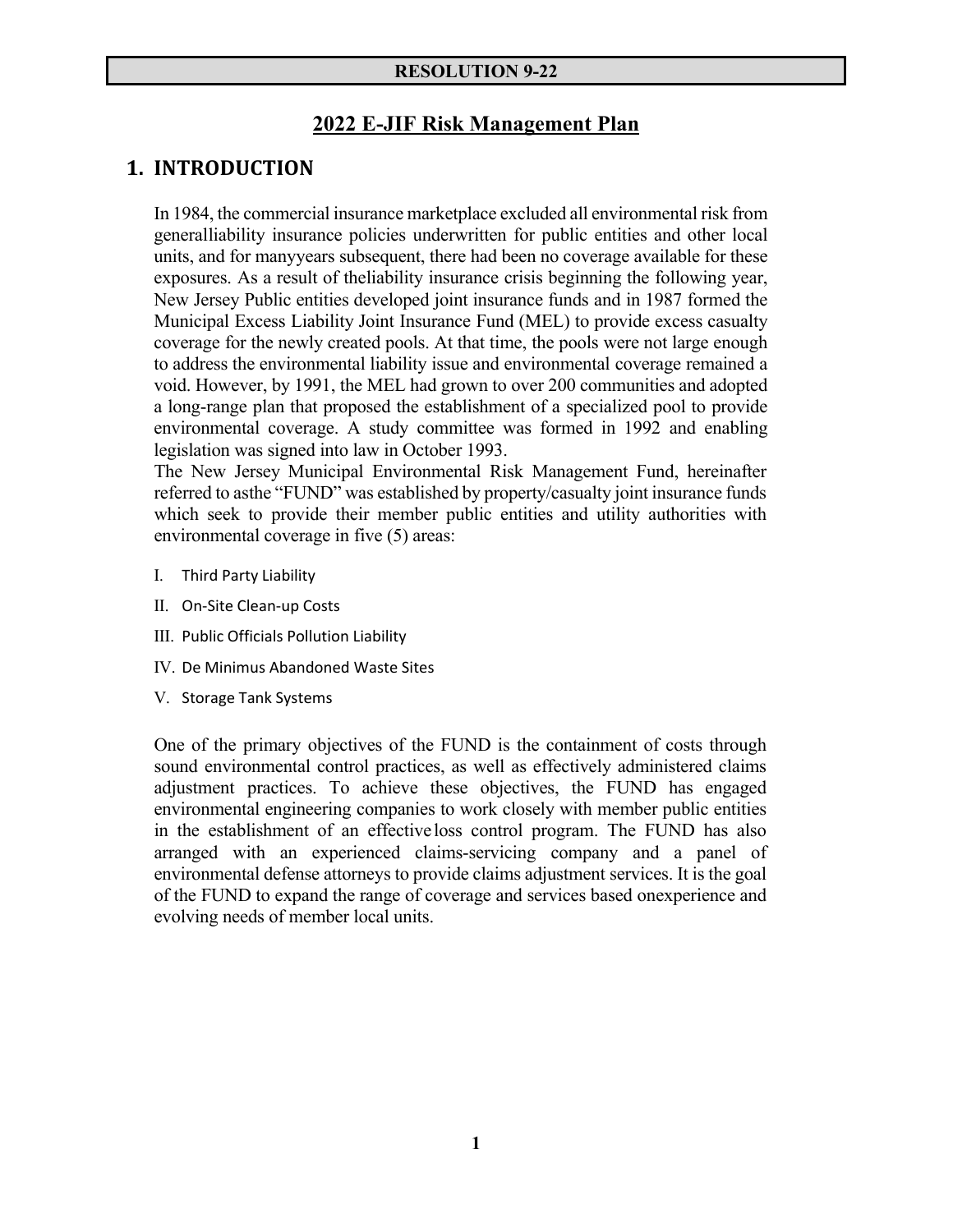# *I.* **THIRD PARTY LIABILITY**

### **1. Background::**

The activities of public entities may result in an actual or alleged pollution conditions which causes bodily injury or damage to property of others. The extent of the coverage under THIRD PARTY LIABILITY is to provide protection to the local unit for claims triggered by pollution conditions for which the local unit is alleged to be responsible.

### *2. Scope of Coverage:*

To pay on behalf of the Local Unit losses due to liability for bodily injury and/or property damage caused by pollution conditions emanating from a covered location or arising from covered operations. Legal defense shall be included subject to the aggregate defense costs limits.

### *3. Pollution Conditions:*

The FUND intends to cover, under THIRD PARTY LIABILITY, the discharge, dispersal, release, escape, migration or seepage of any solid, liquid, gaseous or thermal irritant, contaminant or pollutant, including smoke, soot, vapors, fumes, acids, alkalis, chemicals, hazardous substances, materials or waste materials, on, in, into, or upon land and structures thereupon, the atmosphere, surface water, or groundwater. Waste materials include materials to be recycled, reconditioned or reclaimed.

## *4. Exclusions: (Partial Listing – REFER TO POLICY FOR COMPLETE LIST OF EXCLUSIONS)*

The FUND will not pay nor defend any loss from pollution conditions caused by, due, based upon, arising out of or directly related to any one or more of the following:

- a) Pollution conditions that existed prior to the inception date of this policy
- b) Injunctive or non-monetary relief
- c) Lead
- d) Asbestos
- e) Workers Compensation, unemployment compensation or disability benefits
- f) Employment Practices Liability
- g) Mold or fungi
- h) Contractual Liability, except where coverage would apply in absence of contract
- i) Acid rain
- j) Automobile (except transit sublimit), aircraft, watercraft
- k) Pollution conditions after location has been sold, leased, or abandoned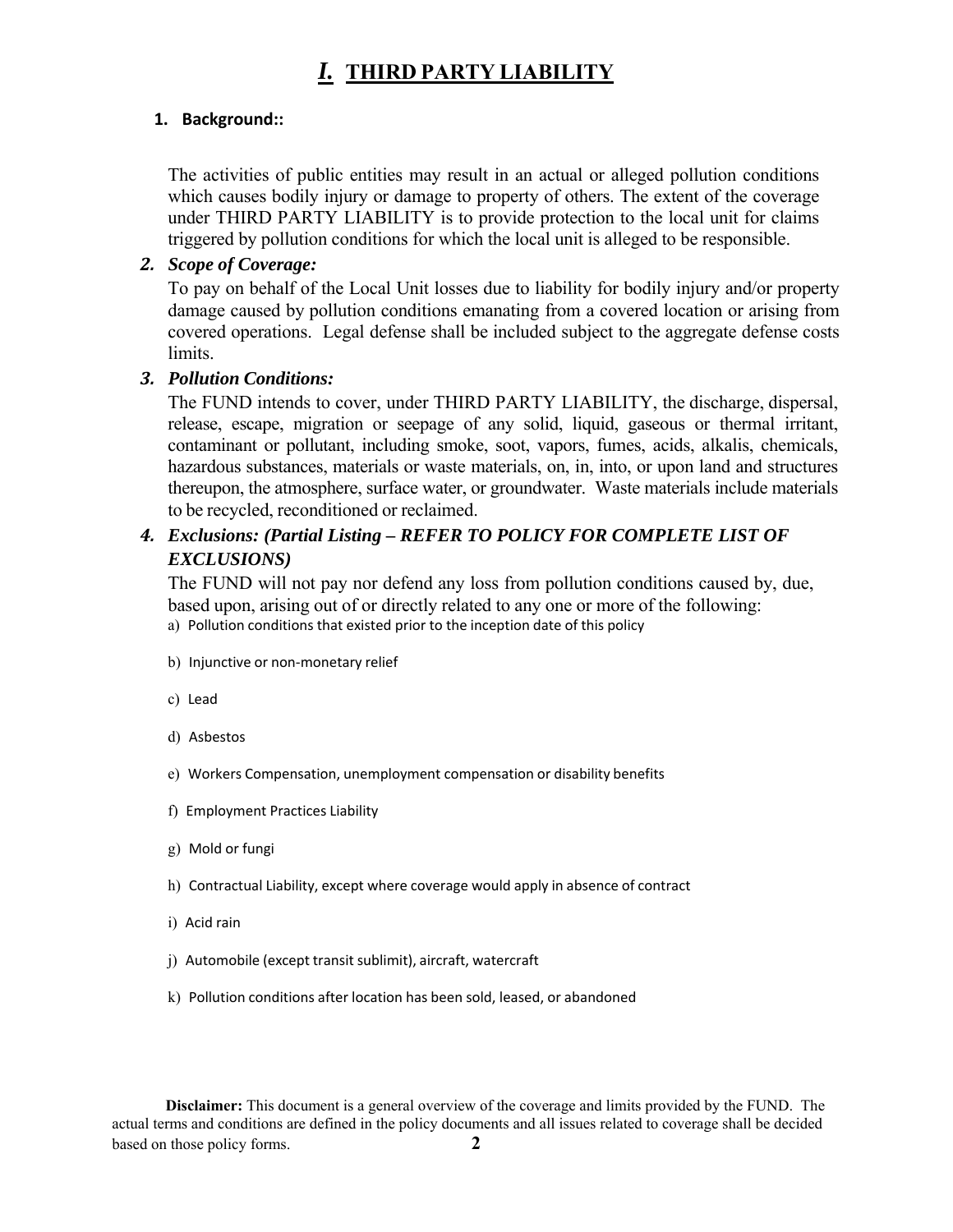- l) Chlorine based products
- m) Airports (unless endorsed)
- n) Willful, deliberate non-compliance with regulation, statute, or other law

#### **5.** Limit of Liability:

\$1,000,000 per claim**\*** \$1,000,000 annual aggregate \$250,000 sub-limit Transportation coverage \$250,000 sub-limit Cyber coverage

**\* Discharge Pollution Control & Countermeasure Limits (DPCC) of \$1,000,000 per claim /\$2,000,000 annual aggregate, per location, when mandated by NJ DEP Regulations.** 

# *II.* **ONSITE CLEANUP COSTS**

#### **1.** *Background:*

Public property is subject to being polluted by third parties such as an illegal toxic dumping in a park. The intent of the coverage, under ONSITE CLEANUP COSTS, is to provide protection to the public entity for the costs of remediation triggered by pollution conditions caused by an unrelated third party on any public lands of the local unit.

#### **2.** *Scope of Coverage:*

Emergency Remediation of pollutants deposited by third parties:

\$ 50,000 per claim

\$ 100,000 annual aggregate

**Note**: Local unit will be required to make application to the NJ Spill Fund or other available funding sources for reimbursement. Reimbursement, if any, to be paid back to the FUND.

# *III.* **PUBLIC OFFICIALS POLLUTION LIABILITY**

#### *1. Background:*

The acts or omission by public officials that may result in claims by third parties of bodily injury or property damage related to environmental conditions are excluded under conventional Public Officials Liability coverage. It is the intent of PUBLIC OFFICIALS POLLUTION LIABILITY to provide protection to the officials of the local unit for such claims.

#### *2. Scope of Coverage:*

Pay on behalf of the local unit and its public officials that are legally obligated to pay as a result of pollution conditions caused by the wrongful acts of Public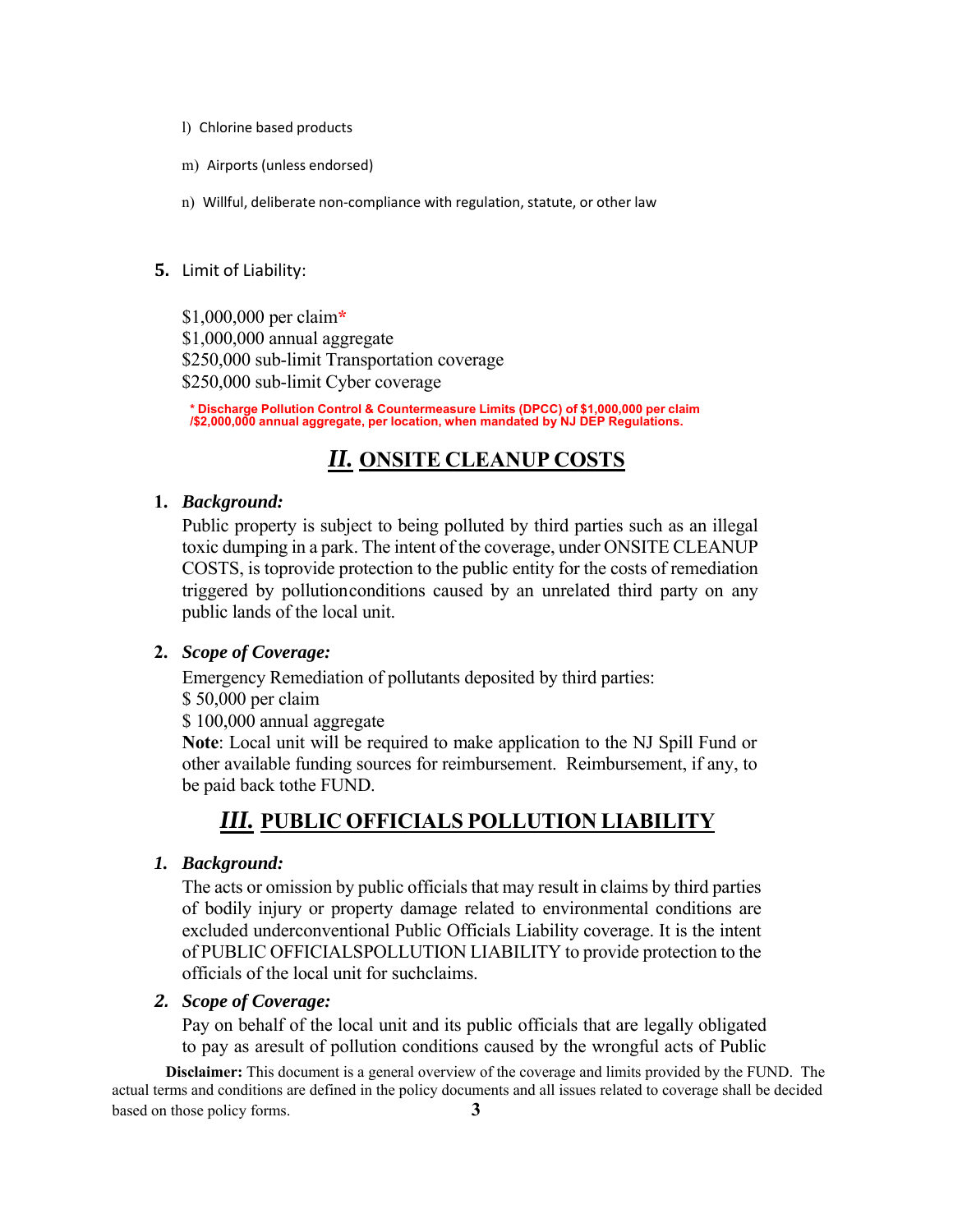Officials. Legal defense shall be included subject to the aggregate defense costs limits

#### *3. Limit of Liability:*

\$1,000,000 per claim \$1,000,000 annual aggregate

#### *IV.* **DE MINIMUS ABANDONED WASTE SITES**

#### *1. Background:*

Public entities, through their various departments and refuse collection responsibilities, have in the past contributed waste to hazardous waste landfills. Through actions by the EPA and/or NJDEP, efforts are being made to remediate all hazardous waste sites and to assign associated costs to potentially responsible parties (PRPs) who likely contributed to the problem. In many cases it is unclear who was truly responsible for the hazardous waste that was sent. Public entities have been identified as general contributors with potentially "deep pockets" and therefore, under CERCLA guidelines of strict joint and several liability, could be forced to contribute a significant amount to the clean-up.

Contributors who have not been specifically identified as major contributors, however, have often been in a position, particularly when mediated as a group, to negotiate an equitable settlement with the EPA, NJDEP and major PRP's to indemnify them from further liability. The intent of the FUND, under DE MINIMUS ABANDONED WASTE SITES, is to provide a means for insureds that are deemed minor contributors (De Minimus) to an abandoned waste site to negotiate reasonable settlements. To a significant extent, this is part of a defense strategy.

#### *2. Scope of Coverage:*

The FUND, under DE MINIMUS ABANDONED WASTE SITES, will pay on behalf of the insured(s) for the negotiated settlement amount, up to policy sublimits, to fund remedial efforts and a settlement agreement that will indemnify the insured(s) from future liability at a Federal or State Abandoned Toxic Waste Site. Legal defense shall be included subject to the aggregate defense costs limits.

#### *3. Abandoned Waste Site & Minor PRP Designation*

The FUND intends to cover only those events where the local unit is clearly identified as a de minimus (PRP) contributor of the specified hazardous waste at a Federal or State Abandoned Toxic Waste Site where the local unit was not aware, nor given actual or constructive notice that the pollution conditions existed prior to the inception date of coverage, nor that any elected or appointed official of the local unit knew or could have reasonably foreseen that such pollution conditions could have been expected to give rise to a claim.

#### *4. Exclusions: (Partial Listing - Refer to Policy for all Exclusions)*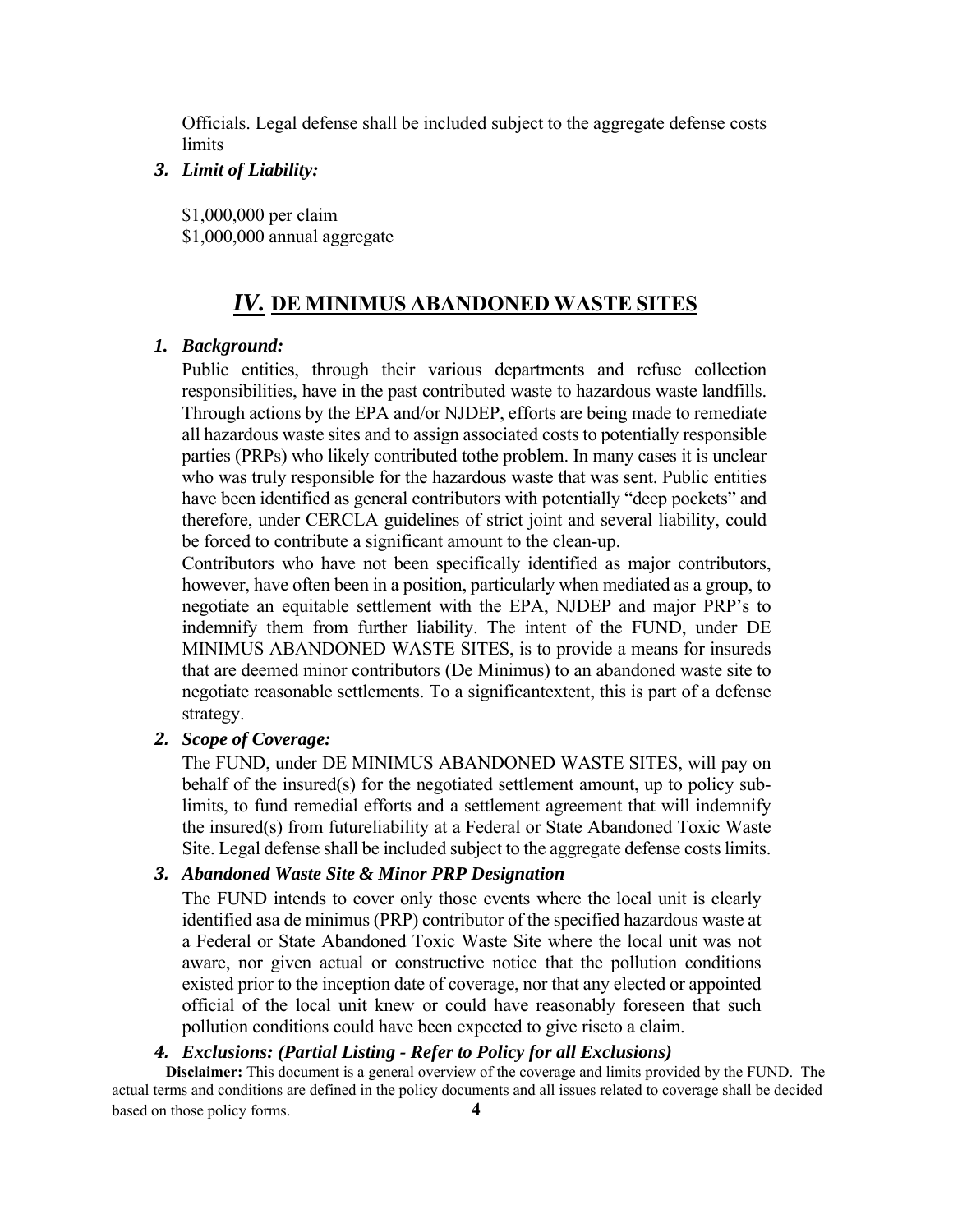The FUND will neither pay nor defend any loss from an abandoned waste site buy-out agreement caused by, due to, based upon, arising out of or directly related to any one ormore of the Exclusions listed under Section IV of the policy.

#### *5. Conditions:*

- a) Legal services will be provided solely by the approved FUND attorney(s).
- b) The local unit must agree to participate in any group settlement proceedings deemed appropriate by the FUND attorney(s).
- c) The FUND must agree to the negotiated settlement.
- d) The local unit and the FUND must be indemnified from further liability at site as aresult of payment.

#### *6. Limit of Liability:*

\$50,000 per local unit

# *V.* **STORAGE TANK SYSTEMS COVERAGE (STANDALONE POLICY FORM)**

#### **1.** *Background*

EPA and the NJDEP have existing regulations requiring tank owners to provide financial responsibility for the pollution exposure of underground storage tanks. The intent of the FUND, under STORAGE TANK SYSTEMS COVERAGE, is to fulfill the requirementsas well as provide coverage for above ground storage tanks. The policy form itself is subject to EPA/NJDEP acceptance.

#### *2. Scope of Coverage:*

The FUND will pay on behalf of the local unit, sums, which the local unit shall be legally obligated to pay as damages as a result of bodily injury or property damage, a cleanup caused by a release arising from the operation of an underground storage tank at any scheduled site. The claim must be first made against the local unit during the policy period and reported to the FUND during the policy period. Above ground storage tanks must comply with all underwriting requirements established by the fund, including compliance testing for above ground storage tanks with underground piping. The deadline for compliance testing was 7/1/2013. After 7/1/2013, new EJIF members AND current members that acquire the described system must demonstrate compliance with the FUND standards in order to secure coverage for that system. Legal defense shall be included subject to the aggregate defense costs limits. There is a biennial testing requirement for those systems that previously qualified for coverage during the initial testing period. This policy is site specific: Only scheduled underground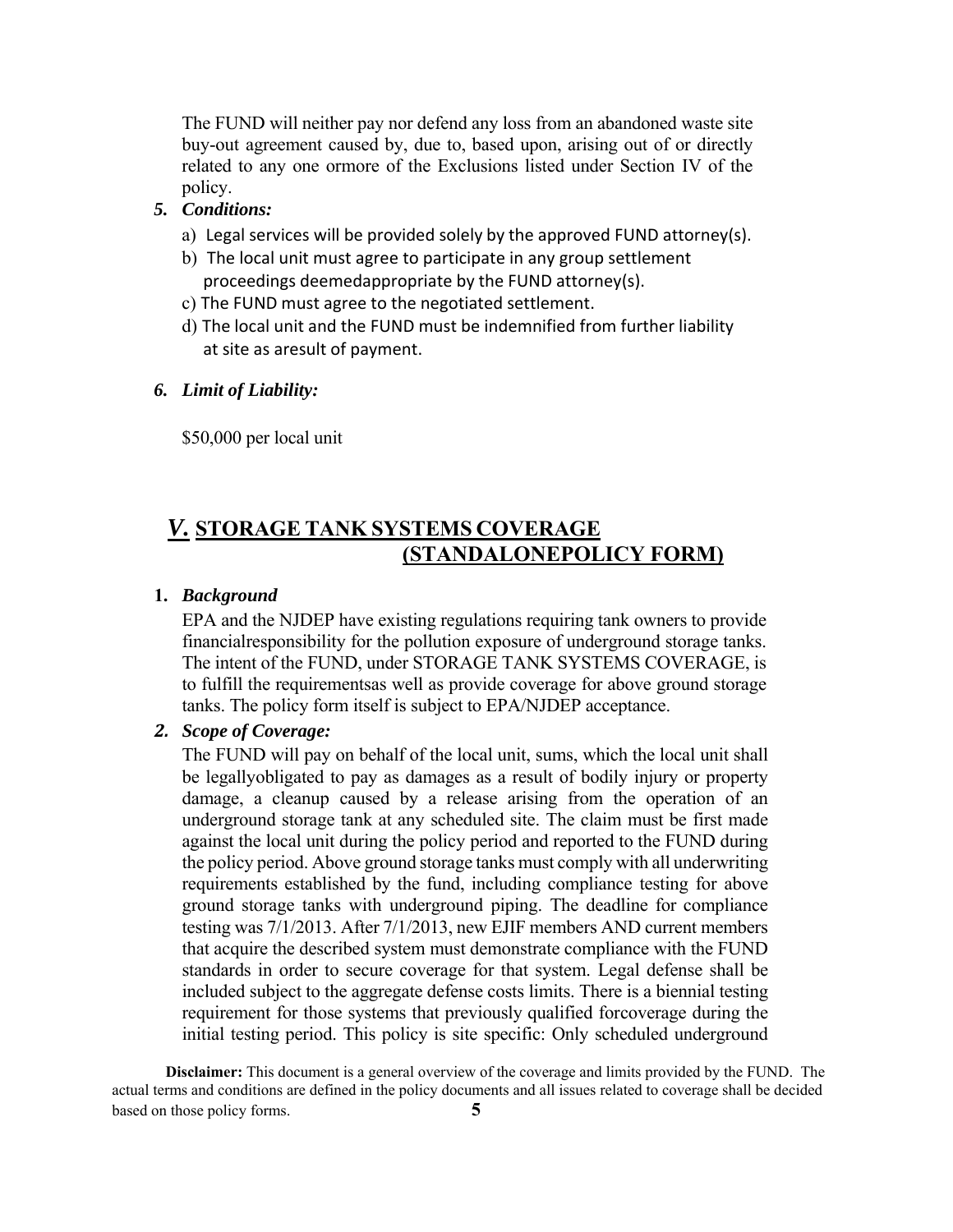storage tanks at scheduled locations are covered. Unregulated underground storage tanks may be covered subject to E-JIF underwriting rules. **As of 01/01/2014, unregulated USTs that exceed 20 years of age are no longer covered in the EJIF.** 

No coverage applies to underground storage tanks that are rejected, unknown and/or unscheduled. Refer to item **2** regarding the E-JIF Underground Tank Remediation Grant

Program. **Coverage is provided under the New Jersey Mandatory Endorsement for regulated storage tanks as per 40 CFR280.97(b)(1).**

#### *3. Accidental Release:*

The FUND intends to cover only those events emanating from any sudden or non-sudden release of petroleum arising from the operation of a storage tank at any scheduled site that results in a need for clean-up and/or compensation for bodily injury or property damage neither expected nor intended by the insured.

#### *4. Exclusions: (Partial Listing - Refer to Policy for all Exclusions)*

The coverage does not apply to:

- a) Any claim arising from any knowingly unlawful, dishonest, fraudulent, criminal, malicious or wrongful act or omission committed by or at the direction of any supervisor, department head, elected or appointed official of the local unit.
- b) Any claim with respect to which the local unit was aware of noncompliance with any applicable statute, regulation, instruction or court order relating to the petroleumtanks.
- c) Any claim arising from any accidental release at any place other than scheduled sites.
- d) The cost of installation, replacement or repair of any storage tank or any other receptacle including the cost of excavation or backfilling, piping and valves, all leak detection systems and all containment systems and all monitoring systems.
- e) Any routine maintenance, measurement or testing expense which is not occasioned by a pollution event.
- f)Any fines, exemplary or punitive damages, statutory or other penalties, trebled or other multiple damages.
- g) Any unregulated tanks that exceed the 20 year age limit as of January 1, 2014.

#### *5. Limit of Liability:*

- \$ 1,000,000 each incident -THIRD PARTY LIABILITY
- \$ 1,000,000 each corrective action -ONSITE CLEANUP COSTS
- \$ 1,000,000 Aggregate Limit
- \$ 100,000 Aggregate Defense Limit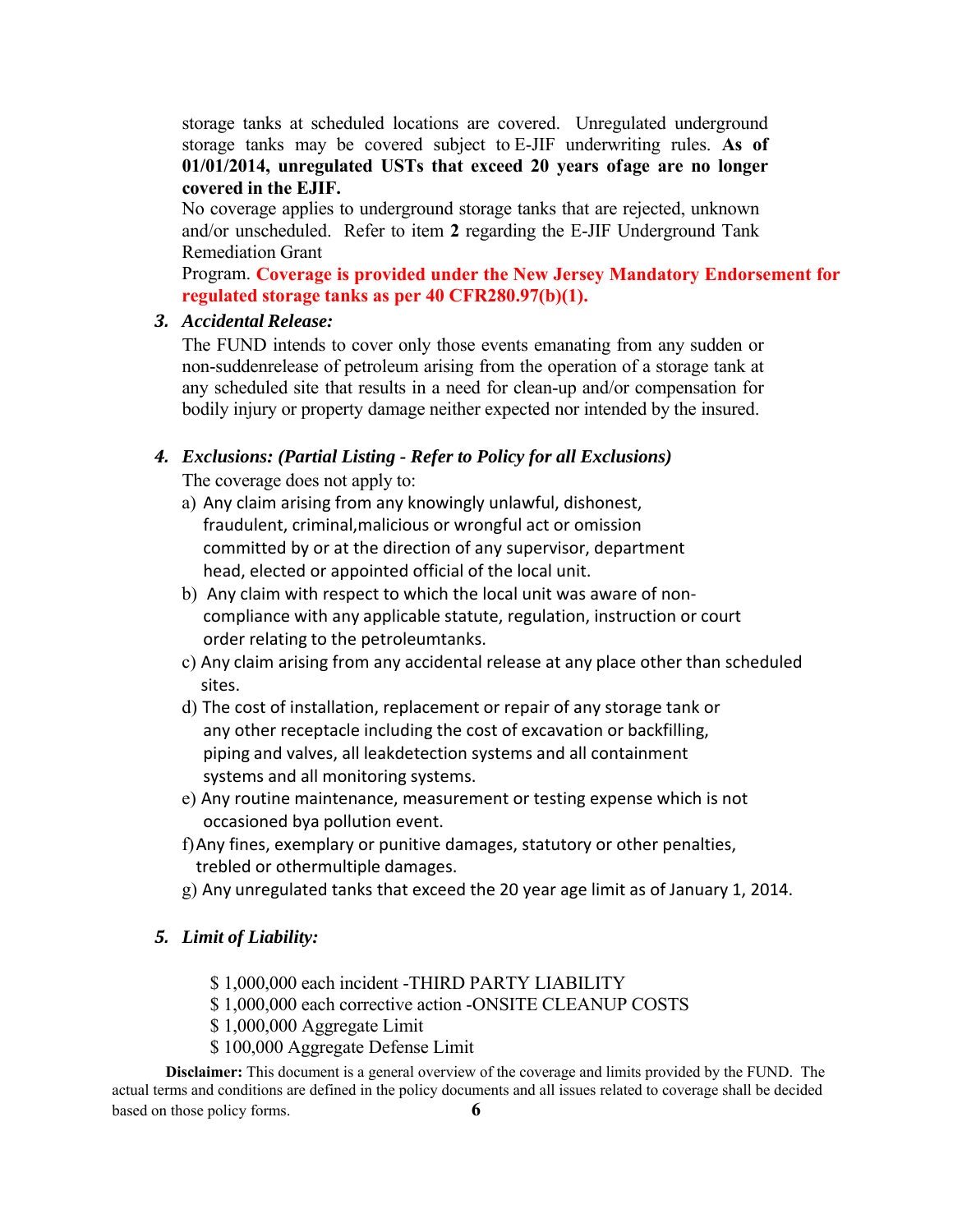### **2. E-JIF UNDERGROUND STORAGE TANK GRANT REMEDIATION PROGRAM**

The E-JIF may make available a grant up to a maximum of \$10,000 per impaired location for unknown/undisclosed underground storage tanks in order to reimburse local units for incurred remediation costs. Regarding new property acquisitions, the formal request for this grant must demonstrate proper due diligence having been performed prior to the acquisition of a location. The local unit must not have had prior knowledge or notification of the existence of the subject underground storage tank(s) on any location.

The local unit is subject to a maximum of three grant applications regardless of the period of the local fund's E-JIF membership.

### **3. RISK RETAINED BY THE FUND**

The Fund has contracted with an Insurer to provide an excess of loss agreement. The intention is to provide aggregate budget protection. The limits afforded are \$9,000,000 aggregate limit per year that attaches after retention of \$3,000,000.

#### **4. AMOUNT OF RESERVE TO BE ESTABLISHED**

A dollar reserve is established by the FUND as to its potential exposure on a given claim based on the severity of the damages adjusted by the limits of legal liability.

All elements of the liability claim investigation are considered in establishing a reserve after the FUND is notified of its potential exposure. While conditions may change as further information becomes available, "stair stepping" or frequent changes in reserves is to be avoided.

Claim reserves are subject to regular review by the FUND's Executive Director/Administrator, Attorney, Underwriting Managers, Fund Engineer, Fund Commissioners/Executive Committee and Claims Servicing Company Reserves on large or unusual claims are also subject to review by the claims departments of the commercial insurance companies or reinsurance companies providing excess coverage to the FUND (if any).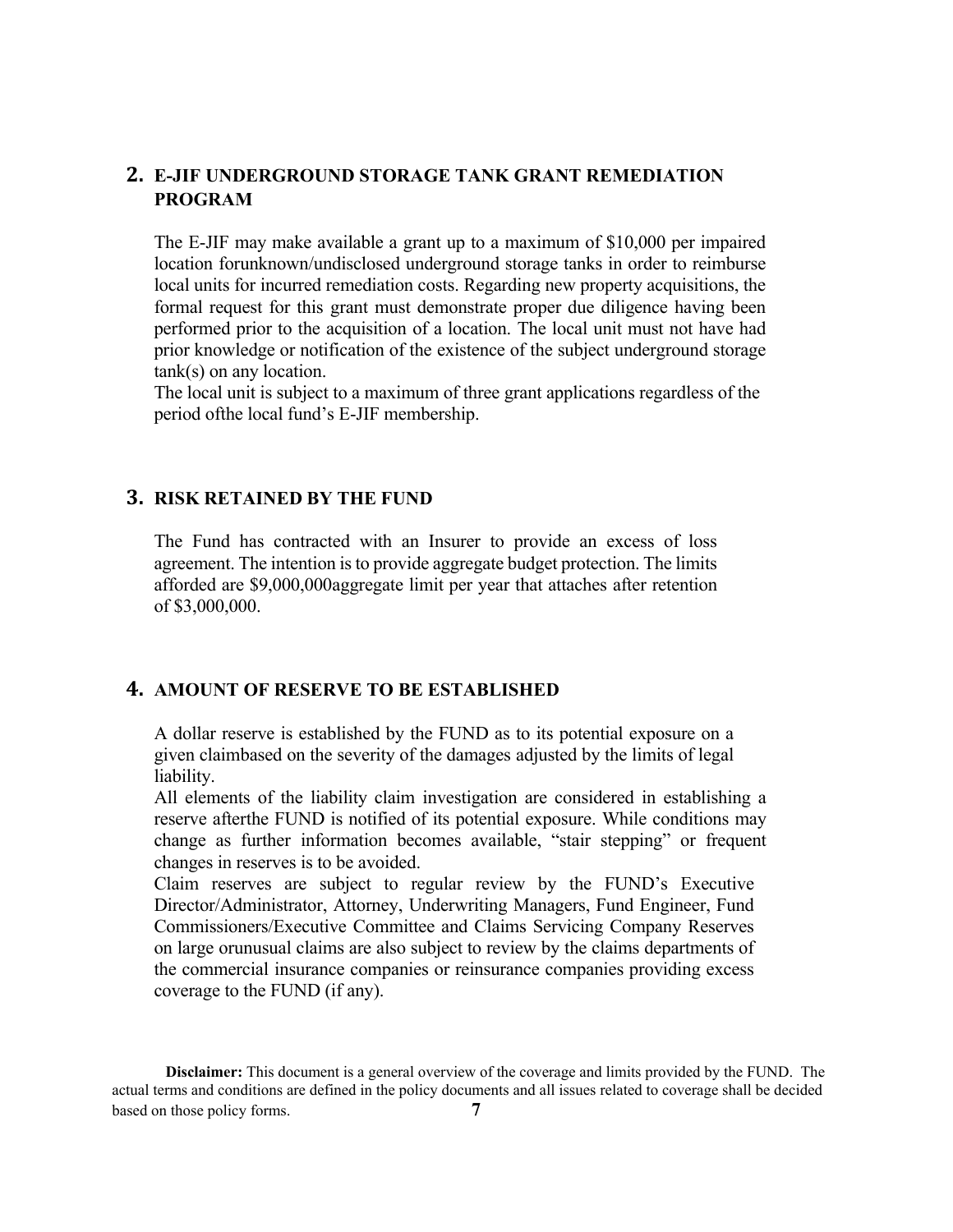# **5. ASSESSMENTS**

# *A. Budget Preparation:*

- 1. In or before September of each year, the FUND shall prepare the budget for the upcoming calendar year. The budget shall identify the proposed items and amounts of expenditure for its operations, including an acquisition cost not to exceed six percent (6%), the anticipated amounts and sources of assessments and other income to be received during the calendar year and the status of the self‐insurance or loss retention accounts.
- 2. The budget shall be reviewed by an Actuary who shall comment on its adequacy and shall recommend changes, as appropriate.

# *B. Budget Adoption:*

- 1. Not later than November of each year, the Fund Commissioners/Executive Committee shall adopt by majority vote, the budget for the FUND's operations for the coming calendar year.
- 2. A copy of the FUND's proposed budget as changed to reflect the actuary report shallbe sent to each participant at least two (2) weeks prior to the time scheduled for its adoption. No budget or amendment shall be adopted until a hearing has been held giving all participating local units the opportunity to present comments or objections.
- 3. An adopted budget may be amended by majority vote of Fund Commissioners/Executive Committee after giving the participants two (2) weeksadvance written notice and conducting a hearing on the proposed amendment.
- 4. A copy of the adopted budget and any amendment shall be filed within thirty (30) days of its adoption with the governing body of each participating local unit, the Commissioner of Insurance and the Commissioner of the Department of Community Affairs.

# *C. Annual Assessment:*

- 1. The annual assessment of each participant shall be its pro rata share of the budget forthe upcoming year for each line of coverage as computed by the actuary.
- 2. The calculation of pro rata shares shall be based on each participant's composite premium by fund year for that line of coverage.
- 3. The total amount of each participant's annual assessment shall be certified by a majority vote of the Fund Commissioners/Executive Committee to the governing body of each participant at least one month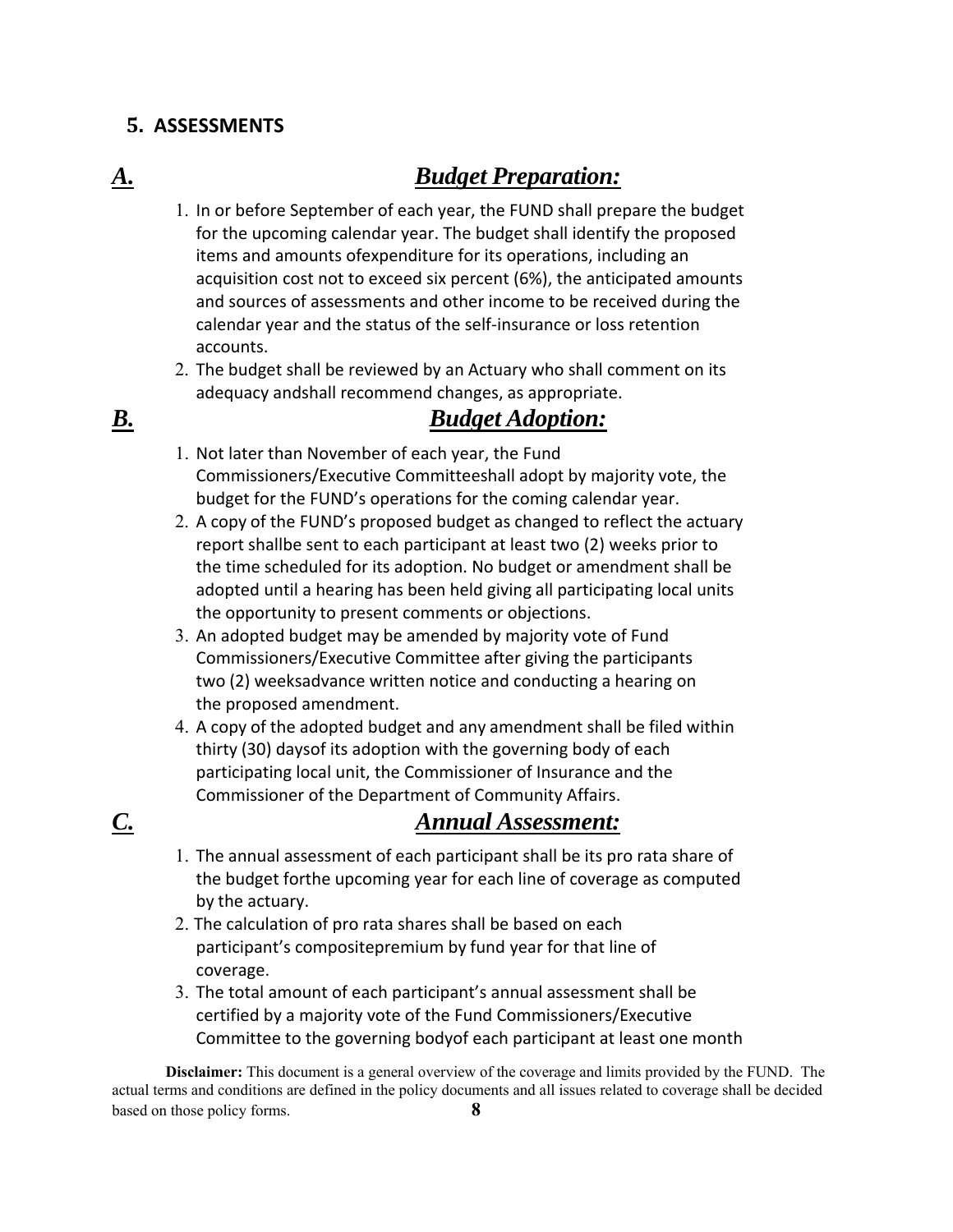prior to the beginning of the next calendar year.

- 4. The annual assessment shall be paid to the FUND in two (2) installments, to be determined by the Fund Commissioners/Executive Committee, which shall conform with N.J.A.C. 12:15‐2.15(a).
- 5. The Treasurer shall deposit each participant's assessment into the appropriate accounts, including the administrative account, the claim or loss retention trust fund accounts, or any other account as permitted by law.
- 6. If a participant becomes a member of the FUND or elects to participate in a line of coverage after the start of the fund year, such participant's assessments and supplemental assessments shall be reduced in proportion to that part of the year which has elapsed.

# *D. Supplemental Assessments:*

- 1. The Fund Commissioners/Executive Committee shall, by majority vote, levy upon the participants additional assessments wherever needed or so ordered by the Commissioner of Insurance to supplement the FUND's claim, loss retention or administrative accounts to assure the payment of the FUND's obligations.
	- a) All supplemental assessments shall be charged to the participants by applicable fundyear and shall be apportioned by that year's earned assessments for that line of coverage.
	- b) All participants shall be given thirty (30) days advance written notice of the FUND's intention to charge an additional assessment, and the FUND shall conduct ahearing before adopting the supplemental assessment.
	- c) Participants shall have thirty (30) days to pay the FUND from the date any supplemental assessment is adopted.
- 2. The FUND shall submit to the Commissioner of Insurance and the Commissioner of Community Affairs a report of the causes of the FUND's insufficiency, the assessmentsnecessary to replenish it and the steps taken to prevent a reoccurrence of such circumstances.

# *E. Failure or Refusal to Provide Required Assessments:*

Should any member fail or refuse to pay its assessments or supplemental assessments, or should the FUND fail to assess funds required to meet its obligations, the Chairperson, or in the event by his or her failure to do so, the custodian of the FUND's assets, shall notify the Commissioner of Insurance and the Commissioner of Community Affairs. Past due assessments shall bear interest at the rate of interest to be established annually by the Fund Commissioners/Executive Committee.

# *F. Insolvency and/or Bankruptcy of Fund Members*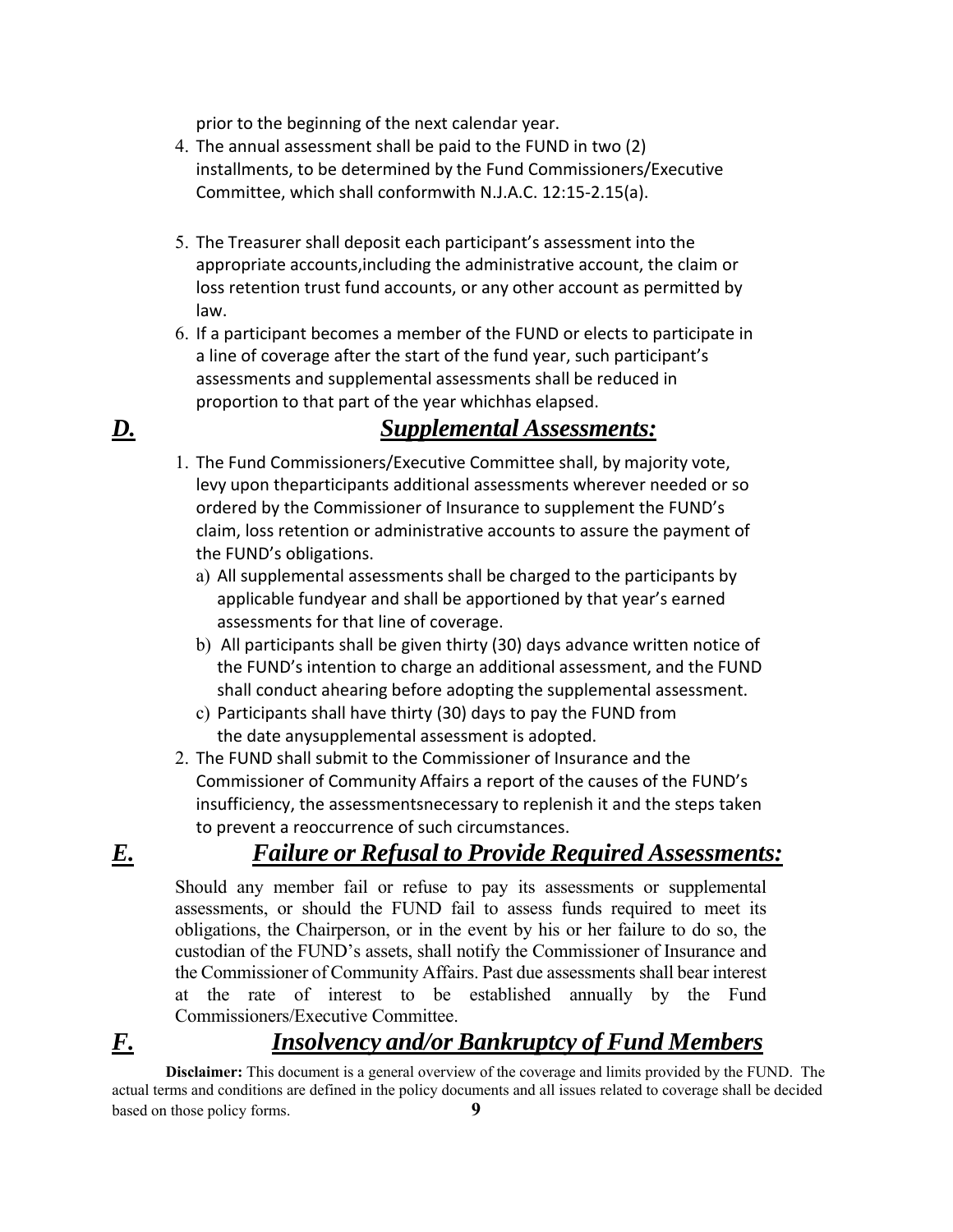The insolvency or bankruptcy of a participant does not release the FUND, or any other member, of joint and several liability for the payment of any claim or liability incurred by the member during the period of its membership, including, but not limited to, being subject to and liable for supplemental assessments.

#### **6. LOSS ADJUSTMENT PROCEDURES**

The FUND will be presented with various claims against the coverage provided to the participating public entities. These claims can be large or small, justified or frivolous. The primary function of the Fund Attorney and Claims Servicing Company will be to investigate each claim for the FUND and make a determination as to the validity, scope and value of the claim.

While the flavor of the investigation will differ per line of coverage, there are basic factors which are common to all liability claim investigations. The following factors will be addressed by the Claims Servicing Company when handling a liability claim:

#### *A. Coverage:*

The first step in claim investigation is the verification of coverage.

# *B. Facts:*

A complete and thorough knowledge of the accident or occurrence will be the criteria on which liability is determined.

# *C. Liability:*

Is there validity to the claim? Careful consideration must be given to this question. An analysis of the facts and applicable laws will determine the negligence factor.

## *D. Injuries:*

The Claims Servicing Company must gather all information with respect to the extent of injuries and property damage sustained by the claimant  $(s)$ . An early determination as to the extent of damages may help mitigate exposure and damages.

### *E. Reserves:*

A careful examination of the preceding factors will help the claims service company to establish an intelligent loss reserve. It is the best estimate of the FUND's exposure with respect to each loss.

# *F. Claims Control:*